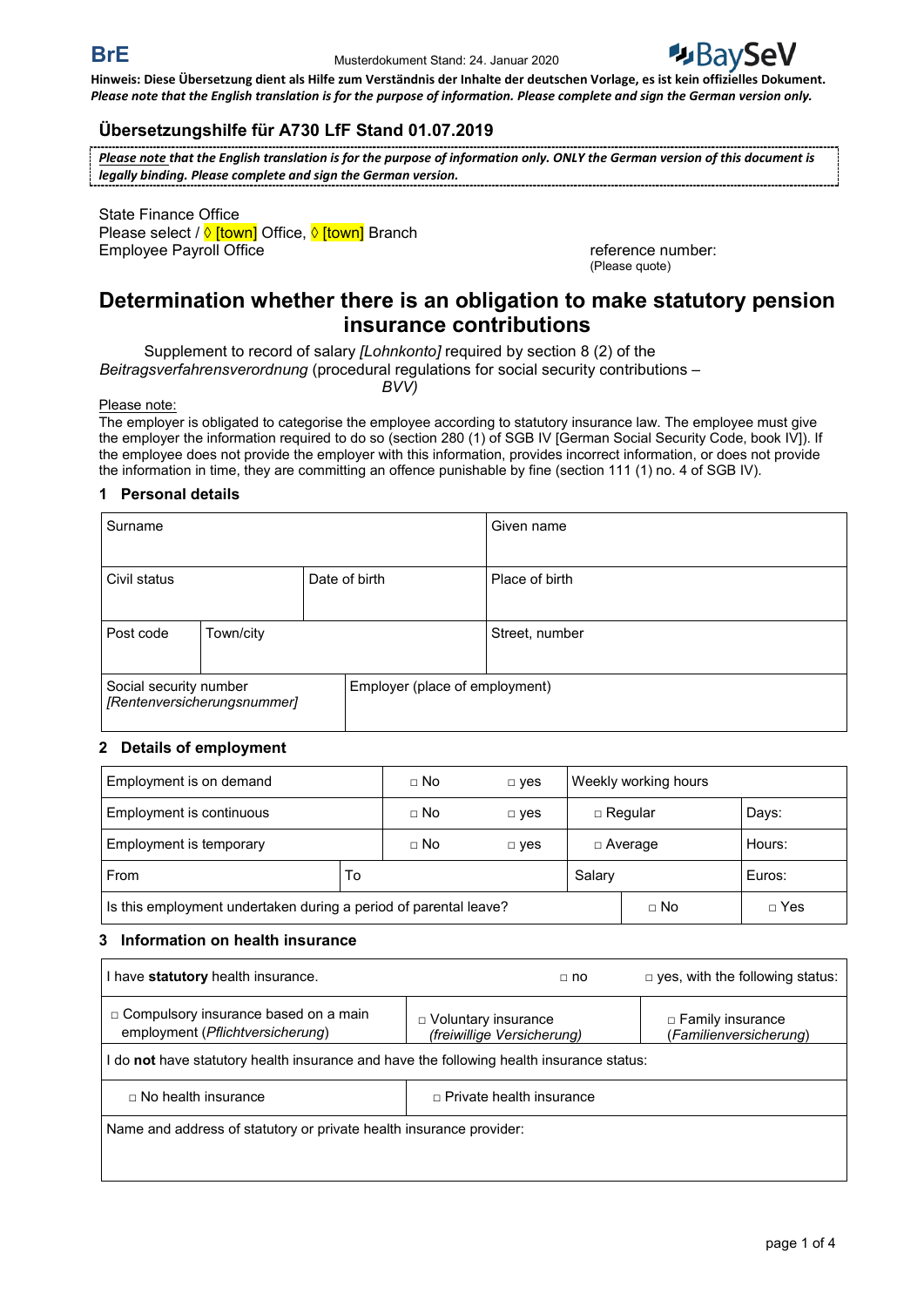

## **4 Details of other employment**

Are you carrying out any other employment in addition to this employment?

- □ No
- □ Yes, I am also employed as follows:

| Employer with address | Start/end of<br>employment: | Monthly<br>salary/working<br>hours | The additional employment is                                                                                                                                                                                                  |
|-----------------------|-----------------------------|------------------------------------|-------------------------------------------------------------------------------------------------------------------------------------------------------------------------------------------------------------------------------|
|                       |                             | <b>EUR</b><br>hours<br>per week    | $\Box$ Subject to the usual compulsory<br>social security<br>$\Box$ a compulsory work placement<br>$\Box$ short-term <sup>1</sup><br>$\Box$ low-income <sup>2</sup>                                                           |
|                       |                             |                                    | $\Box$ subject only to compulsory pension<br>insurance                                                                                                                                                                        |
|                       |                             | <b>EUR</b><br>hours<br>per week    | $\Box$ Subject to the usual compulsory<br>social security<br>$\Box$ a compulsory work placement<br>$\Box$ short-term <sup>1</sup><br>$\Box$ low-income <sup>2</sup><br>$\Box$ subject only to compulsory pension<br>insurance |

(Please list any further employment relationships on a separate sheet.)

Were you in paid employment during the last twelve months before this employment or have you arranged other employment (also with other employers) for the future?

□ No

<sup>□</sup> Yes, I was/will be in the following employment:

| Employer with address | Start/end of<br>employment: | Monthly<br>salary/working<br>hours | The additional employment is                                                             |
|-----------------------|-----------------------------|------------------------------------|------------------------------------------------------------------------------------------|
|                       |                             | <b>EUR</b><br>hours per            | $\Box$ Subject to the usual compulsory<br>social security                                |
|                       |                             | week                               | $\Box$ a compulsory work placement<br>$\Box$ short-term <sup>1</sup>                     |
|                       |                             |                                    | $\Box$ low-income <sup>2</sup><br>$\Box$ Subject only to compulsory pension<br>insurance |
|                       |                             | <b>EUR</b><br>hours per            | □ Subject to the usual compulsory<br>social security                                     |
|                       |                             | week                               | $\Box$ a compulsory work placement<br>$\Box$ short-term <sup>1</sup>                     |
|                       |                             |                                    | $\Box$ low-income <sup>2</sup><br>$\Box$ Subject only to compulsory<br>pension insurance |

(Please list any further employment relationships on a separate sheet.)

<sup>1</sup> Employment is considered short-term if the employment is limited to three months or 70 working days within one calendar year due to the nature of the work, or by contract in advance and is not a main occupation. <sup>2</sup> Employment is considered low-income if the monthly salary regularly does not exceed 450 euros.

#### **5 Additional details**

| For school leavers: Do you intend to take up studies                                                       | □ Ves | $\Box$ no |             |        |
|------------------------------------------------------------------------------------------------------------|-------|-----------|-------------|--------|
| or a vocational education and training (VET) programme<br>this year?                                       | □ Ves | $\Box$ no |             |        |
| Are you registered as seeking employment with the Bundesagentur für Arbeit (federal<br>employment agency)? |       |           | $\sqcap$ No | □ Yesl |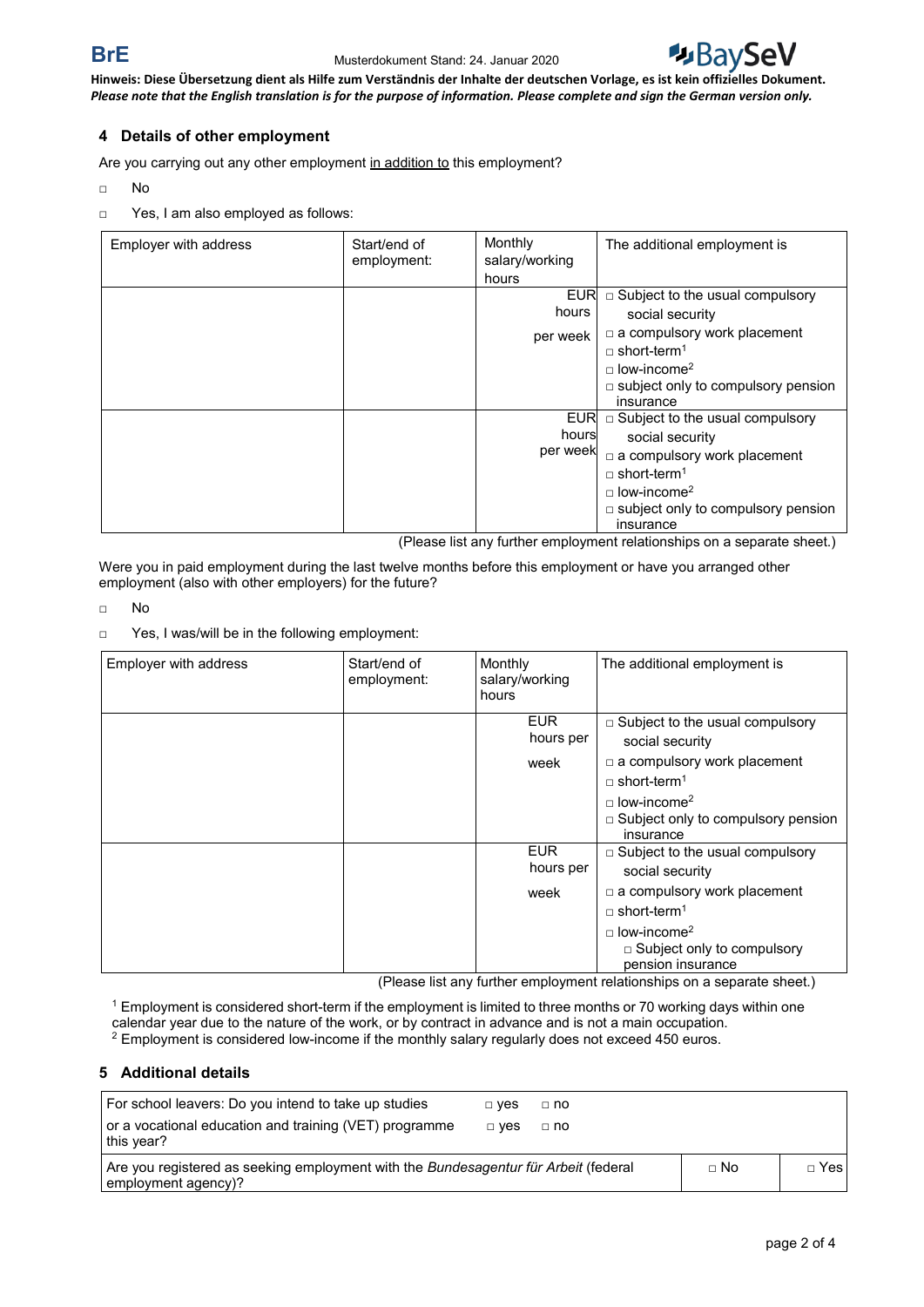

| Are you currently receiving any benefits from the Bundesagentur für Arbeit<br>(federal employment agency), or have you received any previously this year? |    | $\Box$ No                                                                           | □ Yes, please<br>specify.        |  |  |
|-----------------------------------------------------------------------------------------------------------------------------------------------------------|----|-------------------------------------------------------------------------------------|----------------------------------|--|--|
| Period                                                                                                                                                    |    | Type of benefit (e.g. Unemployment benefit<br>[Arbeitlosengeld, Arbeitslosenhilfe], | Employment agency (town or city) |  |  |
| From                                                                                                                                                      | To | vocational retraining, or similar)                                                  |                                  |  |  |
|                                                                                                                                                           |    |                                                                                     |                                  |  |  |
|                                                                                                                                                           |    |                                                                                     |                                  |  |  |

| In addition to the employment entered on page one, I                                                                                          |                                                                                                                                                                                       |                                    |  |  |  |  |
|-----------------------------------------------------------------------------------------------------------------------------------------------|---------------------------------------------------------------------------------------------------------------------------------------------------------------------------------------|------------------------------------|--|--|--|--|
| □ am a housewife/househusband or not employed                                                                                                 |                                                                                                                                                                                       |                                    |  |  |  |  |
| □ am retired and receiving a pension or am receiving a pension for<br>pension provider:<br>another reason                                     |                                                                                                                                                                                       |                                    |  |  |  |  |
| (To waive your exemption from statutory pension insurance contributions in the case of full retirement pension,<br>please fill in form A735.) |                                                                                                                                                                                       |                                    |  |  |  |  |
| □ attend school (please provide a certificate from the school)                                                                                | $\Box$ Is enclosed                                                                                                                                                                    | $\Box$ Will be<br>submitted soon   |  |  |  |  |
| □ study (please provide certificate of enrolment)                                                                                             | $\Box$ Is enclosed                                                                                                                                                                    | $\sqcap$ Will be<br>submitted soon |  |  |  |  |
| Do you expect to complete your final examination achievement and<br>end your studies during your current employment?                          | $\Box$ No                                                                                                                                                                             | $\square$ yes                      |  |  |  |  |
|                                                                                                                                               | If so, please submit the document from the<br>examinations office informing you of the<br>examination decision, or that you can collect<br>your certificate immediately upon receipt. |                                    |  |  |  |  |
| Will this employment be carried out after you have completed the<br>first State Examination in law?                                           | $\Box$ No<br>$\Box$ yes                                                                                                                                                               | from                               |  |  |  |  |
| Will you be studying for a doctoral degree in addition to this<br>employment?                                                                 | $\Box$ No<br>$\square$ yes                                                                                                                                                            |                                    |  |  |  |  |
| During your employment, have you interrupted your studies without<br>being de-registered?                                                     | $\Box$ No<br>$\square$ yes                                                                                                                                                            | from<br>to                         |  |  |  |  |
| Did you complete a first higher education degree before commencing<br>this employment?                                                        | $\square$ No<br>p yes. The cumulative final<br>grade was<br>communicated by the<br>examinations office in<br>writing on: [date]                                                       |                                    |  |  |  |  |
| If yes, have you started another degree programme?                                                                                            | $\Box$ No<br>$\Box$ yes                                                                                                                                                               |                                    |  |  |  |  |
| Is the purpose of these studies further education and/or<br>specialisation?                                                                   | $\Box$ No<br>$\square$ yes                                                                                                                                                            |                                    |  |  |  |  |
| For co-operative degree programmes: Type of degree programme                                                                                  | My degree programme is a co-operative<br>degree programme                                                                                                                             |                                    |  |  |  |  |
|                                                                                                                                               | Start of employment:                                                                                                                                                                  |                                    |  |  |  |  |
|                                                                                                                                               | End of employment:                                                                                                                                                                    |                                    |  |  |  |  |
|                                                                                                                                               | Employer (with address):                                                                                                                                                              |                                    |  |  |  |  |
| Were you employed in a position subject to statutory insurance<br>contributions before you commenced your studies?                            | $\Box$ No<br>$\Box$ yes                                                                                                                                                               |                                    |  |  |  |  |
| pension insurance contributions, please submit letter of exemption)                                                                           | □ Other (e.g.  am self-employed as main occupation. If you are exempt from the obligation to make statutory                                                                           |                                    |  |  |  |  |
| Type of employment                                                                                                                            |                                                                                                                                                                                       |                                    |  |  |  |  |